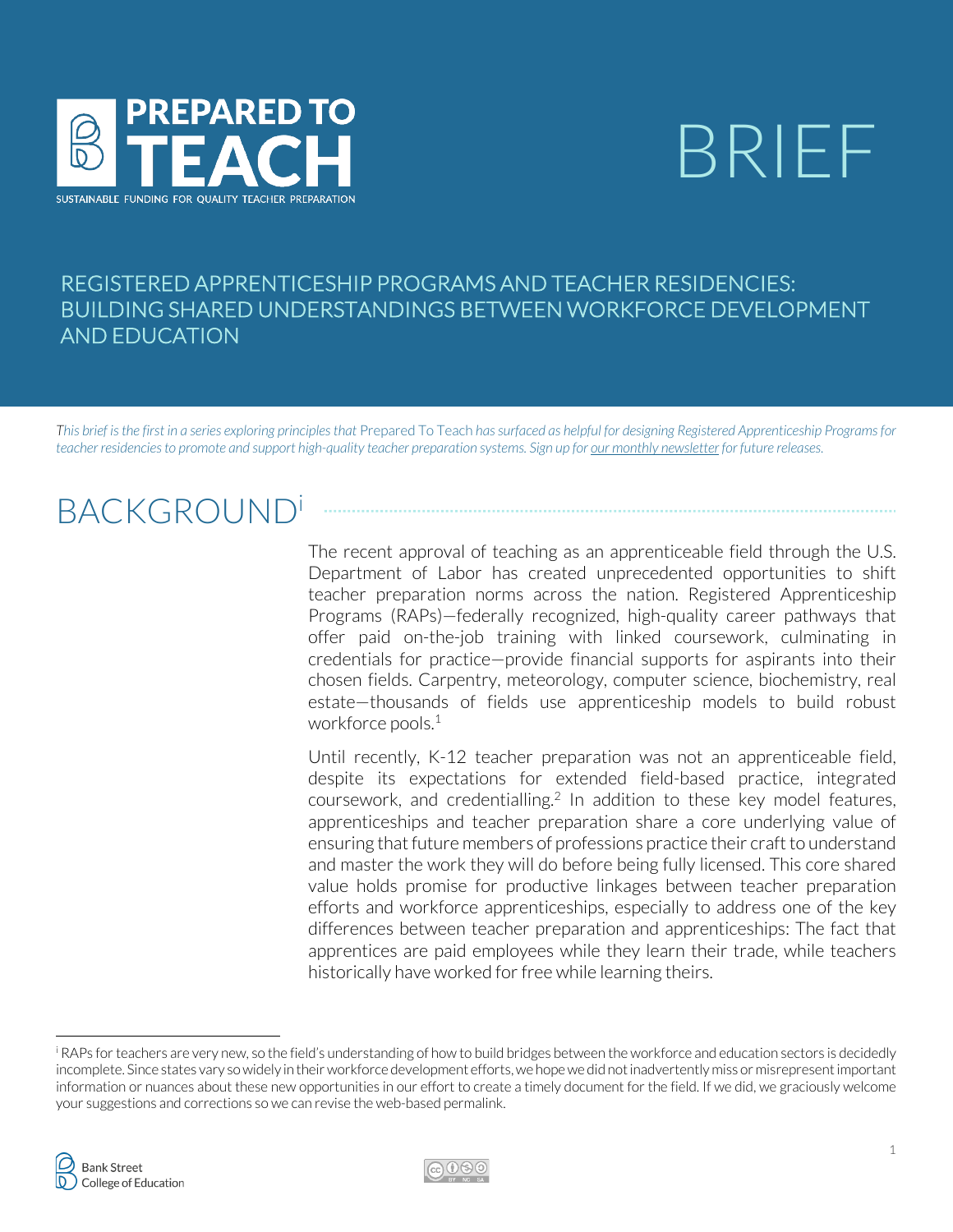## A PRIMER ON WORKFORCE FUNDING

*Because states receive and manage their own workforce dollars, the information below is not necessarily applicable in every context. Follow up with state apprenticeship and WIOA offices for more information and to learn how to connect with local workforce representatives.*

U.S. Department of Labor workforce dollars offer the promise of supplemental resources for teacher preparation through apprenticeship funds and Workforce Innovation and Opportunity Act (WIOA) funds.

REGISTERED APPRENTICESHIP PROGRAM GRANTS

- Applying and becoming approved as a RAP does not guarantee funding; approval allows a program to apply for state and, sometimes, federal funding supports.
- Funding priorities for RAP dollars can vary by state.
- Eligible RAPs may have to compete for funding with other RAPs or might be funded on a first-come, first-served basis.
- Apprenticeship grant dollars can support tuition, resident pay, and/or administrative costs.
- Grants may be awarded to individual RAPs or to intermediaries who host many RAPs, such as community colleges.

WORKFORCE INNOVATION AND OPPORTUNITY ACT (WIOA) FUNDS

- WIOA funds can support eligible candidates with unmet financial needs, including for tuition, books, fees, tests, and other program costs.
- Individuals must be enrolled in a program that meets the state's guidance for WIOA eligibility, such as preparing individuals for workforce shortage areas or preparing individuals who face challenges entering the workforce.
- Programs must register in order for their enrolled candidates to access WIOA funds. Registration as a WIOA-eligible program is not the same process as that required to become a RAP.
- Generally, students apply individually for WIOA funding, though some systems have been able to integrate WIOA into financial aid processes at higher education institutions.

RAPs will not magically create guaranteed funding streams for teacher preparation (see sidebar, A Primer on Workforce Funding), but they can increase the pool of funding that aspiring teachers might access. Perhaps more importantly, they could help promote a mindset shift in education so that aspiring teachers are no longer expected to work for free while learning to teach. 3

A shift in the profession is crucial for both aspiring teachers and the students they serve. Teacher preparation programs can—and want to—create the high-quality pathways into the field that the nation needs. $4$  But high-quality pathways include extensive classroom practice under strong mentor teachers, and only individuals with economic means can afford to work for free for months on end. As a result, the economic incentive to enter teaching through fast-track programs is strong. Across the country, people with as little as a week of observation are hired with full pay and benefits to teach under provisional licensure. Underprepared teachers are less efficacious, and those from underrepresented backgrounds leave the field particularly quickly, driving teacher turnover,

dampening student outcomes, and draining the nation's pool of new teachers of color. Patterns of negative outcomes for students are especially strong in underserved communities, where underprepared teachers are most likely to find positions.<sup>5</sup> Put simply, unpaid clinical preparation is a root cause of systemic inequities in education.

Fortunately, funded, year-long clinical teacher residency programs, where aspiring teachers are enrolled in district-aligned programs and work alongside

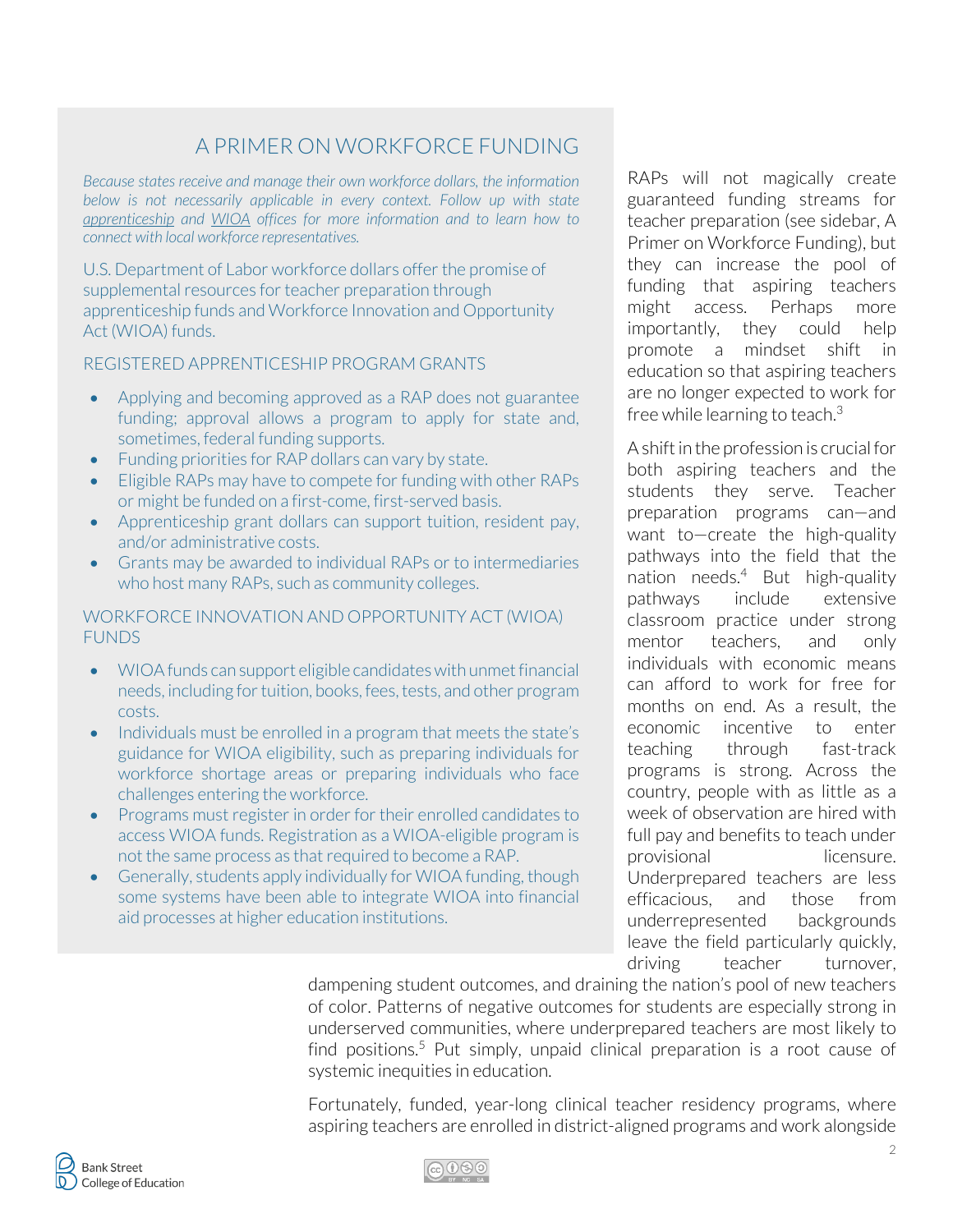a mentor teacher for a year, offer a remedy to the system's challenges. When funded, residencies address teacher diversity, retention, and quality issues, including in historically underserved schools and communities.<sup>6</sup> Other nations that turned their education systems around embraced such preparation models; the United States can, too.<sup>7</sup>

RAPs offer states the opportunity to incentivize strong teacher residency models that can help them strengthen, diversify, and stabilize the teaching workforce. For example, they could sponsor RAP development sessions that promote high-quality designs, or, if RAPs are approved through a state-based, federally recognized State Apprenticeship Agency (SAA), they might design RAP applications so that only high-quality residency approaches would be eligible for RAP designation and hence be able to benefit from potential public investments in RAP preparation pathways. 8

In this brief, we use the term "Registered Teacher Residency Apprenticeship" to signal a specific kind of RAP for aspiring teachers, one that explicitly integrates high-quality residency models into apprenticeships. The term is not an official designation, but pre-publication feedback indicated it might be useful to distinguish between general RAPs, residencies, and potential RAPs that could be designed for residencies—what we call here Registered Teacher Residency Apprenticeships.

## LEVEL SETTING: UNDERSTANDING WORKFORCE AND EDUCATION TERMINOLOGY

To create strong teacher residency RAPs, states need to build bridges across workforce and education sectors. Conversations that build understandings around key terminology differences and assumptions in the two sectors can help that process. At a minimum, state education departments, teacher preparation programs, state and local apprenticeship offices, district leadership representation, and collective bargaining and professional organizations should be part of these discussions. The table below offers examples of key concepts that merit discussion across these systems, including a few key questions for consideration that stakeholders have surfaced as they have begun to design these new pathways. $\degree$ 



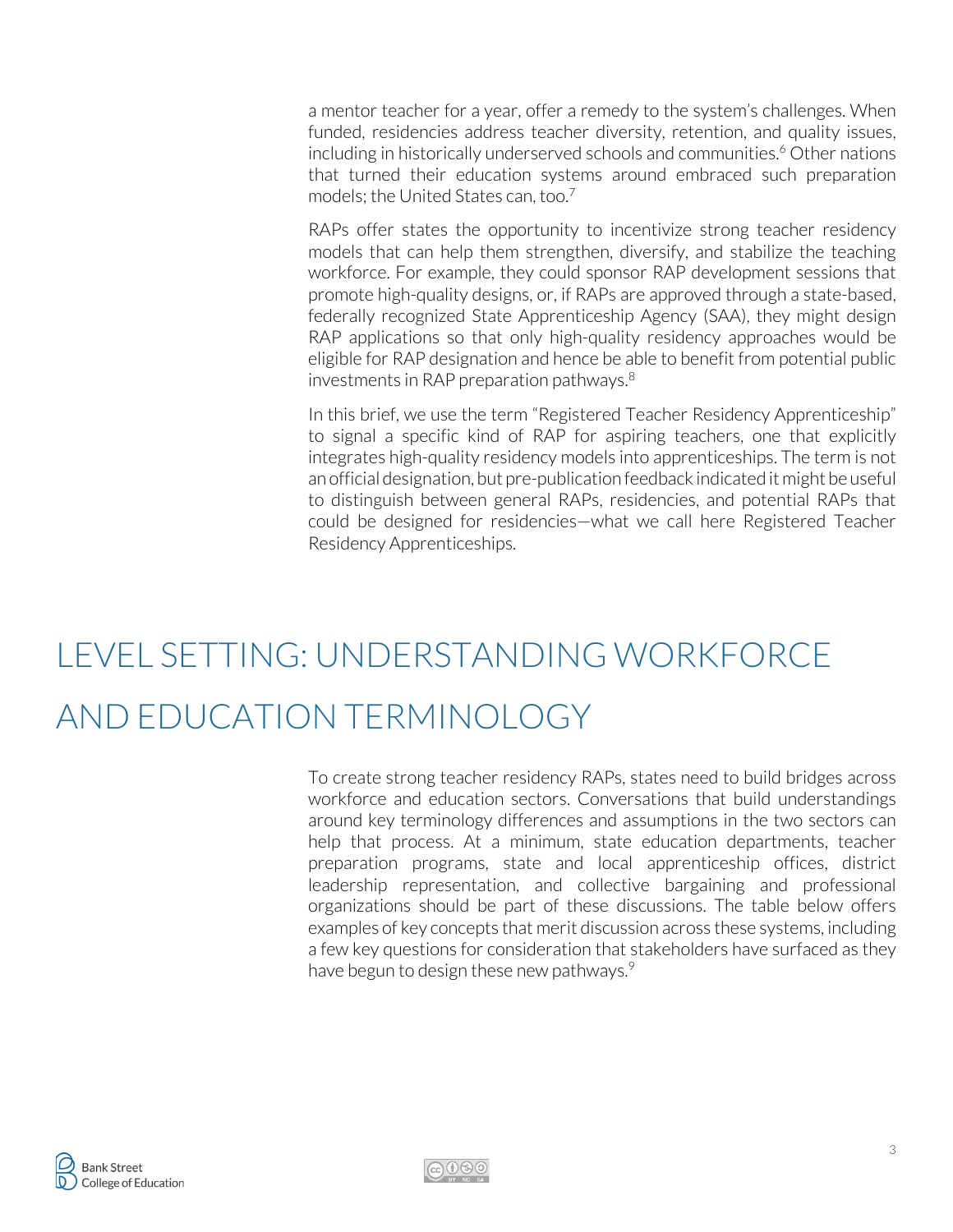## COMMON RESIDENCY AND APPRENTICESHIP FEATURES: CONSIDERATIONS FOR DISCUSSION AND DESIGN

#### FEATURE: PARTICIPANTS

| REGISTERED APPRENTICESHIP PROGRAMS                                                                                                                                                                                                                                                                                                                                                                                     | <b>TEACHER RESIDENCIES</b>                                                                                                                                                                                                                                                                                                                                                                                                                                                                                                                                                                                   |
|------------------------------------------------------------------------------------------------------------------------------------------------------------------------------------------------------------------------------------------------------------------------------------------------------------------------------------------------------------------------------------------------------------------------|--------------------------------------------------------------------------------------------------------------------------------------------------------------------------------------------------------------------------------------------------------------------------------------------------------------------------------------------------------------------------------------------------------------------------------------------------------------------------------------------------------------------------------------------------------------------------------------------------------------|
| Apprentices have paid roles as employees while they<br>pursue an articulated course of study as part of a federally<br>approved RAP. On completion, apprentices have<br>mastered the knowledge and skills needed for their<br>chosen professions and qualify for positions that offer<br>advancement in pay and responsibilities. Apprentices may<br>be employed and enrolled as individuals or as part of a<br>group. | Residents are enrolled in teacher preparation programs that<br>specifically offer year-long clinical practice placements in partner<br>schools and districts as part of the process of becoming certified<br>before they can be hired as teachers-of-record, otherwise known as<br>"classroom teachers." Residents in graduate level programs often<br>receive stipends that help address the cost of living while pursuing<br>certification; undergraduate residents sometimes but less<br>frequently receive funding. Residents are generally part of cohorts<br>that progress through a program together. |

#### For consideration:

- The cohort-based approach to residencies offers both economic and learning benefits. How might cohorts be part of state Registered Teacher Residency Apprenticeship designs?
- How might the cohort-based enrollment of residencies interface with state and federal search tools that allow individuals to find RAPs?

#### FEATURE: MANAGING ORGANIZATION

| REGISTERED APPRENTICESHIP PROGRAMS                                                                                                                                                                                                                                           | <b>TEACHER RESIDENCIES</b>                                                                                                                                                                                                                                                                                                                                                                                                                                                                                                                             |
|------------------------------------------------------------------------------------------------------------------------------------------------------------------------------------------------------------------------------------------------------------------------------|--------------------------------------------------------------------------------------------------------------------------------------------------------------------------------------------------------------------------------------------------------------------------------------------------------------------------------------------------------------------------------------------------------------------------------------------------------------------------------------------------------------------------------------------------------|
| RAP sponsors can be any person, group, consortium,<br>community-based group, intermediary, business, or<br>organization that operates a Registered Apprenticeship<br>Program. <sup>10</sup> Sponsors are fully responsible for the<br>administration and running of the RAP. | Residencies do not necessarily require managing organizations;<br>they are generally seen as part of educator preparation program<br>(EPP) designs, whether those programs are housed in higher<br>education, districts, or alternative spaces. In residencies that offer<br>financial incentives, there is usually a <b>project lead.</b> Districts and<br>other local education agencies (LEAs), EPPs, and non-profit<br>organizations can serve as <b>project leads</b> , usually driven by which<br>organization received or controls the funding. |

#### For consideration:

- Does the state have a residency definition and a process for EPPs to become recognized as residencies?
- In states with SAAs, will EPPs be expected to register programs as residencies to be eligible for RAP status?
- Would there be there any preferred configurations for Registered Teacher Residency Apprenticeship sponsorship, such as consortia that include different partners?



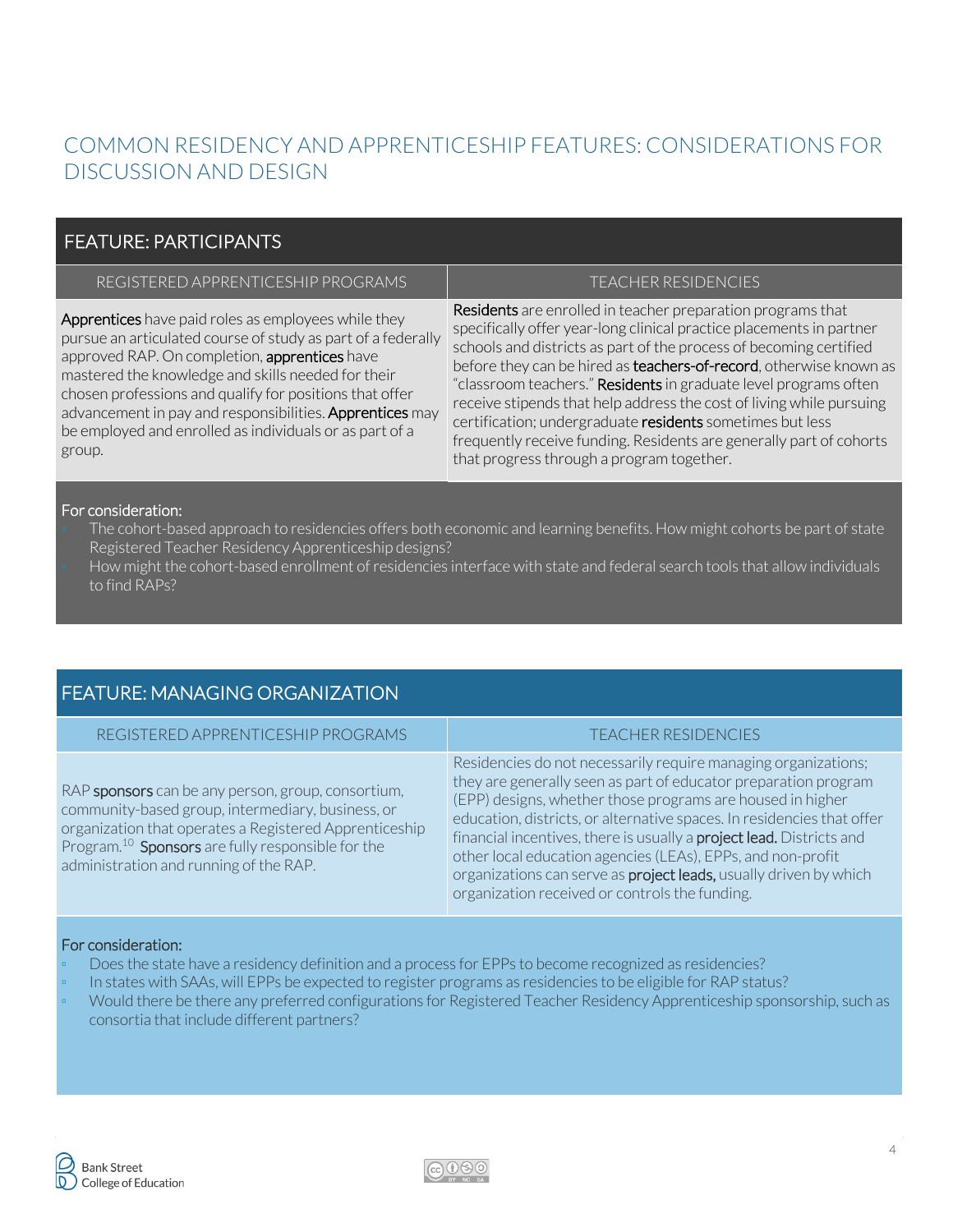#### FEATURE: PARTNERS

| REGISTERED APPRENTICESHIP PROGRAMS                            | <b>TEACHER RESIDENCIES</b>                                         |
|---------------------------------------------------------------|--------------------------------------------------------------------|
| The U.S. Department of Labor recommend that RAP               | High-quality residencies require collaborative, co-equal           |
| sponsors partner with workforce development boards            | partnerships between EPPs and LEAs to ensure aspiring teachers'    |
| and apprenticeship offices, providers of related              | learning experiences are effective. Residency partnerships often   |
| instruction, collective bargaining units, and other groups    | include other stakeholder groups where applicable, like unions and |
| that can help the apprenticeship be successful. <sup>11</sup> | local philanthropy.                                                |

#### For consideration:

▫ How might the kinds of collaborative approaches found in high-quality residencies and RAPs be built into a Registered Teacher Residency Apprenticeship application process?

#### FEATURE: STUDY

| REGISTERED APPRENTICESHIP PROGRAMS |  |
|------------------------------------|--|
|                                    |  |

Classroom training is a required component of RAPs, often called "related instruction." It provides the background content that apprentices need to receive credentials for the specific profession an apprentice pursues. Related instruction providers may be part of or separate from the sponsor's organization. Federal training plans exist for all approved apprenticeship occupations, which may be adopted or adapted, or RAPs may create their own plans.12

#### TEACHER RESIDENCIES

**Coursework** is designed to scaffold content and pedagogy across a period of study to meet state and, often, national preparation program standards for disciplinary and pedagogic learning and performance. Coursework integrates theory, research, and practice by linking content and assessments with **clinical experiences** and by providing reflective practice experiences for **residents**.

#### For consideration:

- Do EPPs need to register as related instruction providers? If so, are there state-level processes that could facilitate registration?
- Would orientations for SAA and workforce personnel about how coursework and clinical experiences intersect for residencies be helpful?
- In states with SAAs, do state EPP approval processes ensure RAPs will meet desired residency standards?

#### FEATURE: PRACTICE

REGISTERED APPRENTICESHIP PROGRAMS TEACHER RESIDENCIES

On-the-Job Training (OJT) is a major focus of RAPs, offering employment experience that builds skills towards formal credentials. OJT models can be time-based (number of hours) competency-based (completion of tasks) or hybrids. The U.S. Department of Labor has established Work Process Schedules and suggested OJT

Clinical experiences occur alongside accomplished teachers-ofrecord, who are the paid classroom teachers.<sup>14</sup> Generally designed to take place in a single setting over the course of a year, clinical experiences provide fully supported, increasingly demanding opportunities to apply coursework and reflect on practice under direct supervision of the **teacher-of-record**, who both supports

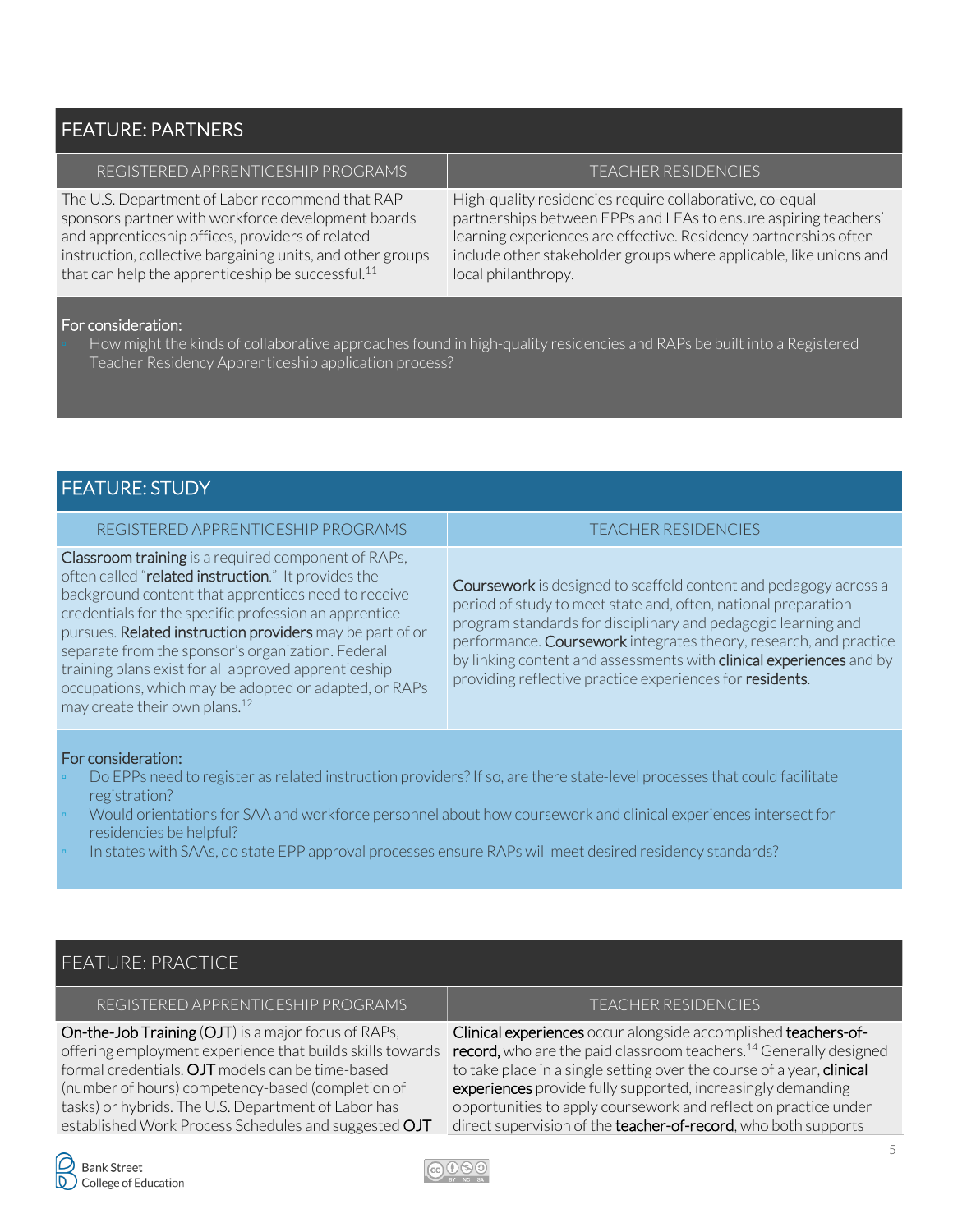learning plans for all apprenticeable fields.<sup>13</sup>  $OJT$  is paid work—at least minimum wage but usually higher, reflecting pay scales in the field. OJT includes appropriate supervision for the position and skill level of the apprentice. Progression through OJT experiences results in increasing pay levels and professional advancement.

resident learning and ensures students in the class receive quality instruction. Because teachers must meet the varied real-time needs of their students, and cannot leave the room to seek advice for how to address a particular situation, residencies are designed so that aspiring teachers work alongside teachers-of-record until they have completed all credentialing requirements and demonstrated competence across all standards for performance.

#### For consideration:

Do the federal Work Process Schedules for K-12 teachers and their suggested OJT learning plans align with state expectations for pre-service teacher performance? If not, can the state create suggested OJT learning plans? What kinds of professional advancement within the residency experience might be compatible with state standards for credential completion before being a teacher-of-record? (also related to Credentials & Pay)

#### FEATURE: SUPERVISION

#### REGISTERED APPRENTICESHIP PROGRAMS TEACHER RESIDENCIES

Supervisors of OJT are identified based on the type of work that an **apprentice** will be doing. Some types of work may need, and therefore have, more supervision than other types of work. Supervisors provide feedback on apprentice's work.

Supervision includes both the **teacher-of-record** responsible for the class and a **clinical supervisor** from the preparation program who work together to ensure resident growth and competence. Clinical supervisors often are responsible for leading reflective practice activities directly arising from the **clinical experience**, ensuring linkages between **coursework** and practice.

#### For consideration:

- Since apprentices are paid employees, how might the RAP process integrate the required supervision EPPs must provide with supervision the employer will provide?
- Could performance standards attached to competencies serve as indicators of readiness to advance in pay and responsibilities? (also related to Readiness to Practice)

#### FEATURE: DURATION

#### REGISTERED APPRENTICESHIP PROGRAMS TEACHER RESIDENCIES

Hours and competencies for OJT expectations vary by state and trade. Federally established minimums for RAPs include 2000 hours, or one year, of OJT and 144 hours of related instruction. Expectations for duration of apprenticeships set forth in federal Work Process Schedules often extend over the course of several years.

A new version of RAPs, Industry-Recognized Apprenticeship Programs (IRAPs), could establish different duration standards, as set by an approved Standards Recognition Entity (SRE).

Because of the need for integration between clinical experiences and coursework, residency programs are conceived of as holistic; required coursework and clinical experiences together comprise the duration of a residency.

Required clinical experience hours in EPPs generally only count classroom instruction, which excludes many experiences such as professional development, extracurricular activities, lesson planning, and parent communication. Published requirements for coursework hours can vary according to the certification(s) and degree(s) associated with the residency, whether programs count

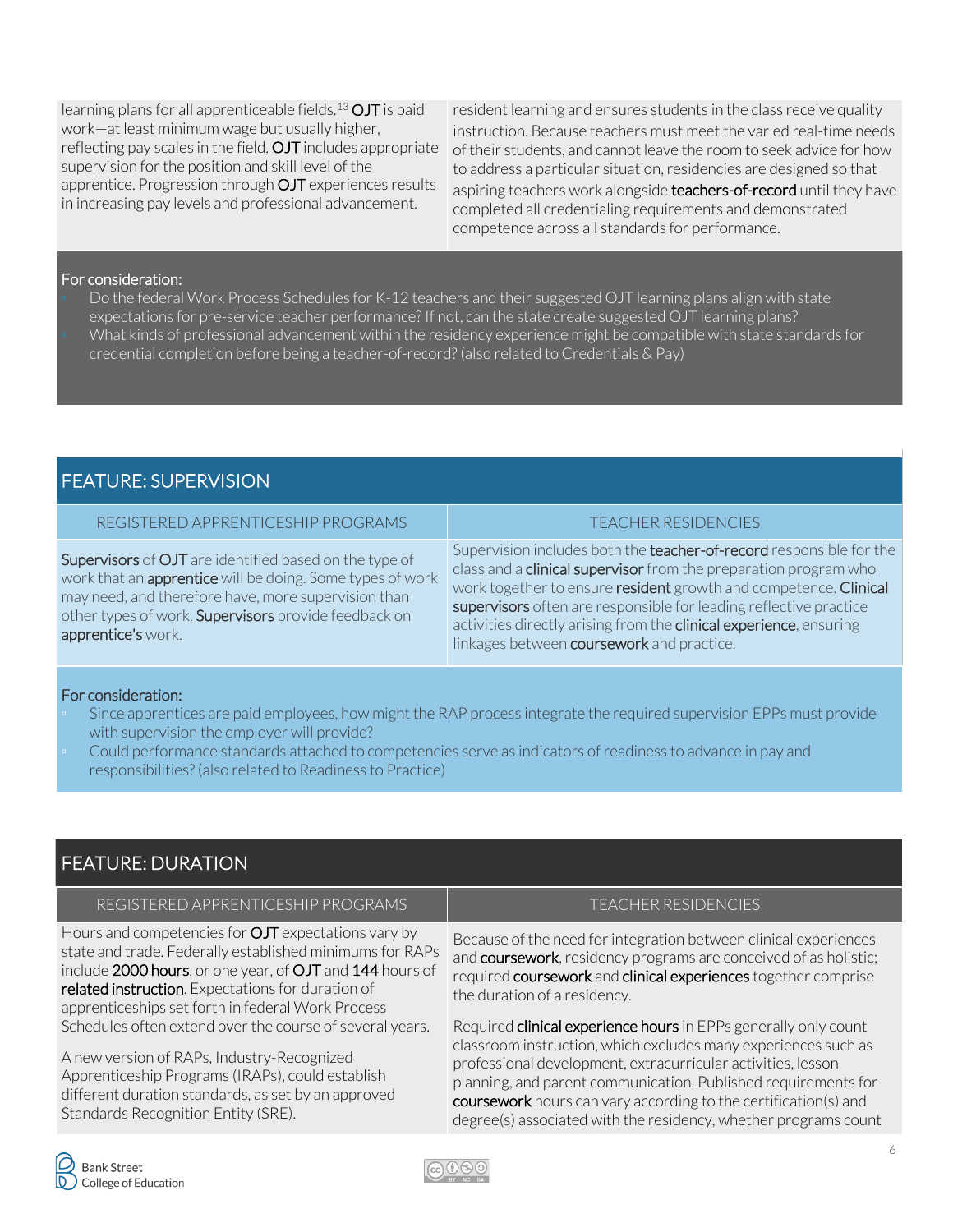coursework requirements such as general baccalaureate and disciplinary learning as part of program requirements, and whether prerequisite coursework completed prior to the residency is required and counted in the total program hours.

#### For consideration:

- Because of the integrated nature of coursework and clinical experiences in residencies, could Registered Teacher Residency Apprenticeships propose models that blend OJT and related instruction requirements for RAPs?
- How might states want EPPs to "count" coursework hours? Should general education requirements, disciplinary major requirements, and previously completed coursework be considered?
- Does it make sense for the state, or a consortium of states, to apply for SRE status and design an IRAP that more accurately reflects the duration and requirements within the teacher preparation field?

| -FEATUKE: CKEDENTIALS & PAY                                                                                                                                                                                                                                                         |                                                                                                                                                                                                                                                                                                                                                                                                                                                                                                 |  |
|-------------------------------------------------------------------------------------------------------------------------------------------------------------------------------------------------------------------------------------------------------------------------------------|-------------------------------------------------------------------------------------------------------------------------------------------------------------------------------------------------------------------------------------------------------------------------------------------------------------------------------------------------------------------------------------------------------------------------------------------------------------------------------------------------|--|
| REGISTERED APPRENTICESHIP PROGRAMS                                                                                                                                                                                                                                                  | <b>TEACHER RESIDENCIES</b>                                                                                                                                                                                                                                                                                                                                                                                                                                                                      |  |
| Nationally recognized credentials are part of RAP<br>requirements. RAPs provide progressive experiences that<br>qualify individuals for higher paying work, including<br>during the RAP itself. RAPs often include "stackable"<br>credentials that support job and pay advancement. | The design of certifications focuses on different student<br>populations, whose teachers require different skill sets. As a result,<br>residencies require full credentials to ensure competence before<br>independent practice. Pay scales for graduates of residencies are<br>generally locally determined and associated with seniority and<br>education instead of with specific credentials. Credential<br>requirements vary by state and are not necessarily portable to<br>other states. |  |

#### For consideration:

- Could performance standards attached to competencies serve as indicators of readiness to advance in pay and responsibilities? (also related to Supervision)
- How might Registered Teacher Residency Apprenticeships facilitate state certification reciprocity?

#### FEATURE: FUNDING SOURCES

FEATURE: CREDENTIALS & PAY

#### REGISTERED APPRENTICESHIP PROGRAMS TEACHER RESIDENCIES

Apprentices are paid by their employers in recognition of the work they do in their OJT roles. Funding sources for that pay may, but do not necessarily, include RAP grants designed to incentivize workforce development, either in general or in particular field. States have many intermediaries who receive workforce funds to support apprentices, including community colleges and regional workforce boards; these groups sometimes support apprenticeship pay. States also offer tax credits for employers who hire apprentices and direct **tuition** supports for apprentices enrolled in RAPs.<sup>15</sup>

Most residencies historically have been funded through state and federal grants or through philanthropy, sources that have not offered sustainability. Absent grants or special district contracts, residents pay their own **tuition**, often with significant state, federal, and institutional **financial aid** offsetting costs. When residents receive **compensation** for their work in schools, funding generally comes through LEA dollars and is often connected to separate paid roles and work, such as substitute teaching. Where partnerships do offer stipends, funding levels typically range between \$10,000 and \$20,000 a year. A small subset of residency partnerships use a fullyfunded hire model, where residents serve in paid positions in the school, with funding coming from LEAs' regular budgets.<sup>16</sup>

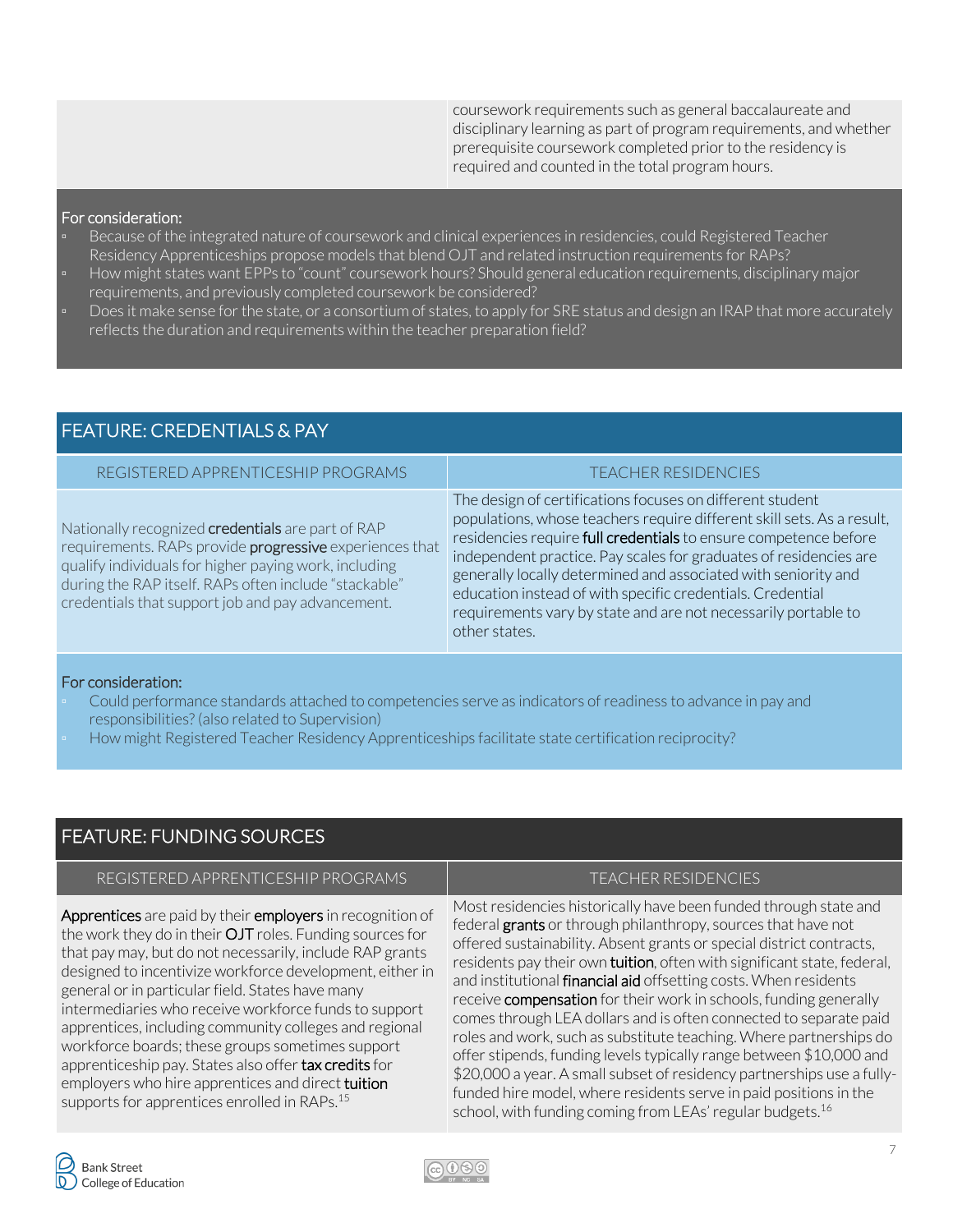#### For consideration:

- How might EPPs collaborate with and tap into the kinds of financial supports that community colleges have for RAPs?
- What level of workforce funding might the state identify to specifically support Registered Teacher Residency Apprenticeships? Could those dollars be recurring?
- How might the state ensure Registered Teacher Residency Apprenticeships maximize qualified apprentices' access to financial aid and WIOA dollars?
- How might RAP dollars be braided with some of the cost-efficient residency models that exist?
- How could RAP policies help support shifts in LEAs to begin to hire residents as employees?

#### FEATURE: READINESS TO PRACTICE REGISTERED APPRENTICESHIP PROGRAMS TEACHER RESIDENCIES Competency-based performance through OJT ensures readiness to practice, along with any exams if required. Residents must successfully complete coursework and clinical experiences, including formal performance assessments. In addition, they must achieve passing scores on state-required exams.

#### For consideration:

- Will federal competency-based task completion records suffice for credentialing, or will residents need to meet performance assessment standards?
- Could performance standards attached to competencies serve as indicators of readiness to advance in pay and responsibilities? (also related to Credentials & Pay)
- Would supervisory approval be required from both EPPs and LEAs for a resident to complete a program? If so, how might disagreements in assessments of candidates' readiness to practice be resolved?

Developing Registered Teacher Residency Apprenticeships that pay residents, whether through workforce dollars, LEA investments, or a combination of funds, can help states ensure teacher preparation programs serve the learning needs of both residents and P-12 students and create a strong, diverse teacher workforce. Paid apprenticeships value what strong residency partnerships know to be true: Residents' work in schools during their preparation year is an integral part of instruction, school improvement, and student supports. The nation's future teachers merit these investments.<sup>17</sup>